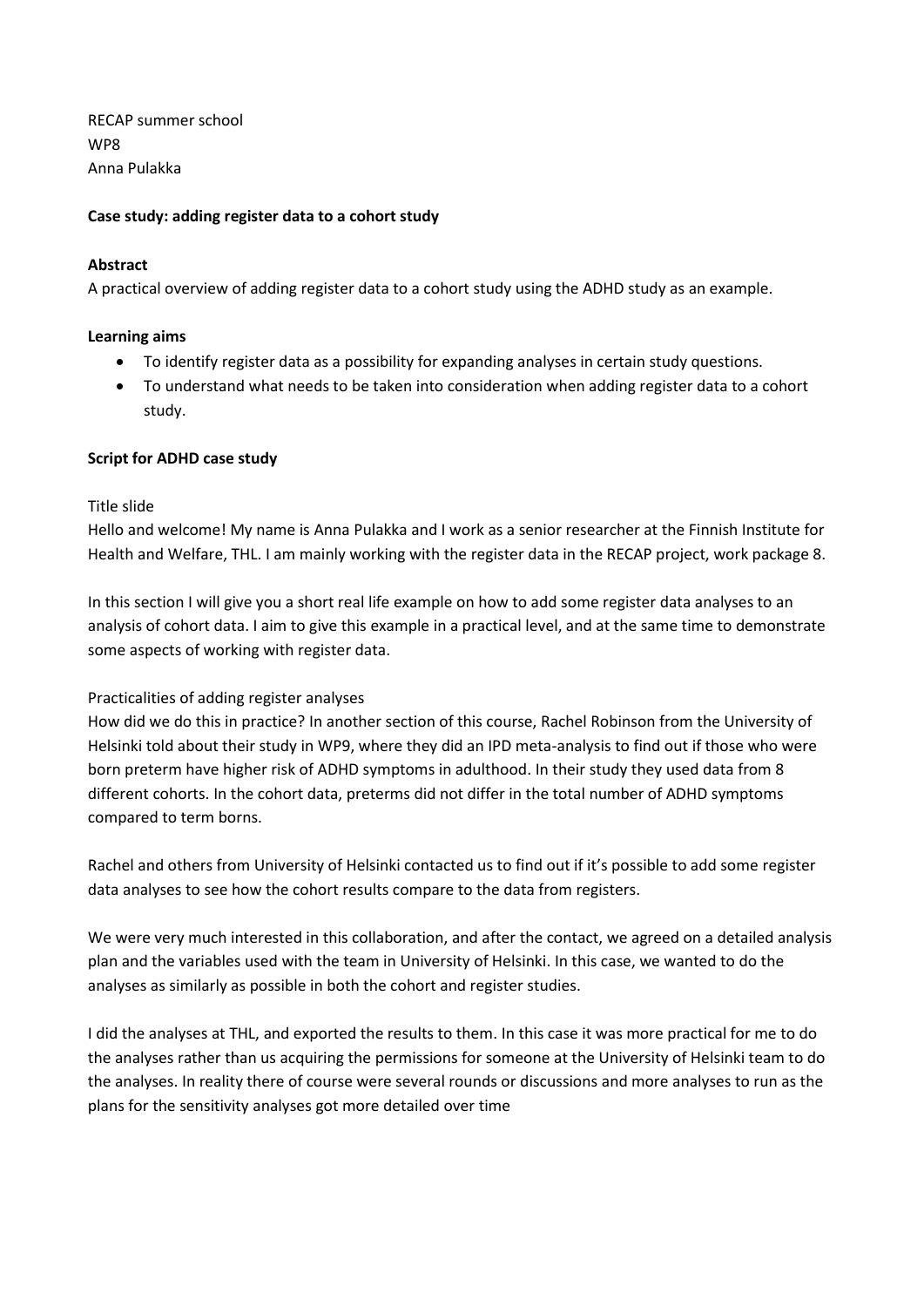#### Variables

Next I'm going to describe the variables that we used for you to see an example which variables are possible from the register data.

Not surprisingly, gestational age was our main exposure variable. This was derived from the medical birth register. Earlier studies have found satisfactory validity of gestational age in the medical birth register compared to medical records (Gissler 1995). The method of assessing gestational age has obviously changed over time. At the beginning of the register, timing of the last menstrual period was used for assessing gestational age, but measurement by ultrasound scan became common early on and is now the main method.

There is no information on ADHD symptoms in the registers, however, from the hospital discharge register we can see the **diagnoses for ADHD,** by code F90 using International Classification of Diseases (ICD) codes, version 10. We can also get the admission dates for the visits when this diagnosis was received. It is important to note, that the Finnish hospital discharge register only includes visits to a secondary/speciality care. Thus, we are probably missing some people who have received the diagnosis in primary care.

In this case, we were only interested in ADHD in adulthood, thus we only included diagnoses after 18 years of age. This means that we had to limit the data to those born year 1998 or earlier. This also means that we can focus on ICD version 10 as the first diagnoses are from the year 2005. Before year 1996 the diagnoses were coded with ICD version 9.

We used quite a simple set of covariates. Sex is available at the medical birth register. Maternal education is derived from Statistics Finland. Age at the end of the follow-up was calculated using birth date from the MBR, date of death and date of emigration from the population register.

In this study we also used diagnoses for intraventricular hemorrhage (IVH) and bronchopulmonary dysplasia (BPD). These diagnoses were derived from the hospital discharge register similarly as the diagnosis for ADHD, but for these we needed to use ICD codes, version 9, too.

We can see that even with a simple set of variables, the data comes from many different registers. The key is being able to link these data together. This is possible with personal ID codes, which is an unique feature of the Nordic societies. The same personal ID code is used in all of these registers.

# Conclusion

As mentioned earlier, Rachel is presenting the results of the ADHD study elsewhere at this course. I have focused on the practical aspects of adding register data to a cohort study.

There are several advantages in adding register data to a cohort study. We have register data from up to millions of people, which of course increases power of the study. This also allows studying subgroups, for example extremely preterm born people or those with small gestational weight.

However, register data has a limited set of outcome variables, mainly diagnoses received in secondary health care. Registers also do not include information of behavioural factors, such as physical activity or